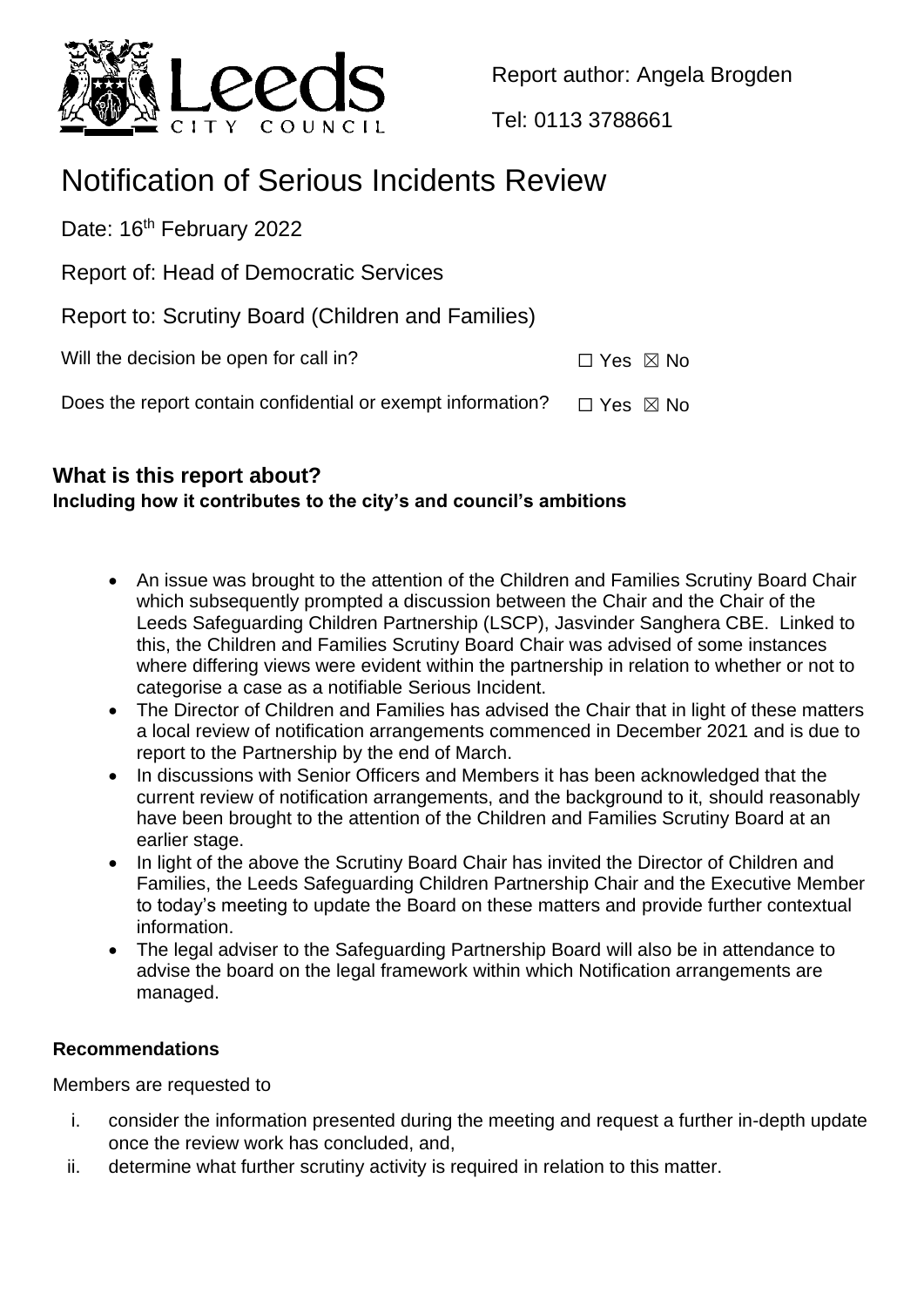## **Why is the proposal being put forward?**

1. Given the nature of the issues brought to the attention of the Chair, the Chair considers that the matter requires urgent consideration by the Scrutiny Board so has been brought as a late item and urgent matter of business.

#### **What impact will this proposal have?**

| <b>Wards affected: All</b>        |       |     |
|-----------------------------------|-------|-----|
| Have ward members been consulted? | ∃ Yes | コNo |

2. The information presented to the Scrutiny Board will assist Members in determining what further scrutiny work is warranted.

#### **What consultation and engagement has taken place?**

3. The Director of Children and Families, Chair of the Leeds Safeguarding Children Partnership (LSCP) and the Executive Member for Adult and Children's Social Care and Health Partnerships will also be attending today's meeting to contribute to the discussion and address any questions from Board Members.

#### **What are the resource implications?**

4. This report has no specific resource implications.

#### **What are the legal implications?**

- 5. The Wood Review of 2016, led to an amendment of The Children's Act 2004, resulting in the removal of the statutory requirement of local authorities to have a Local Safeguarding Children Board and placed the responsibility for safeguarding equally with local authorities namely children and family services, police and health (Clinical Commissioning Groups).
- 6. The Children Act 2004 (as amended by the Children and Social Work Act 2017), the associated regulations and statutory guidance, 'Working Together to Safeguard Children 2018' set out the duties placed on the three agencies to work in partnership and to define the local multi-agency safeguarding arrangements. It also places a duty on other partner agencies to co-operate with the new arrangements albeit the local authority is designated as the accountable body for the Notification arrangements.
- 7. Given the legal restrictions it will not be appropriate for there to be any discussion of individual cases which fall within the notification arrangements.
- 8. Legal advice will be provided as necessary during the Board's deliberations.

#### **What are the key risks and how are they being managed?**

9. Details of associated risk management implications will be reflected as part of the briefings presented during today's meeting.